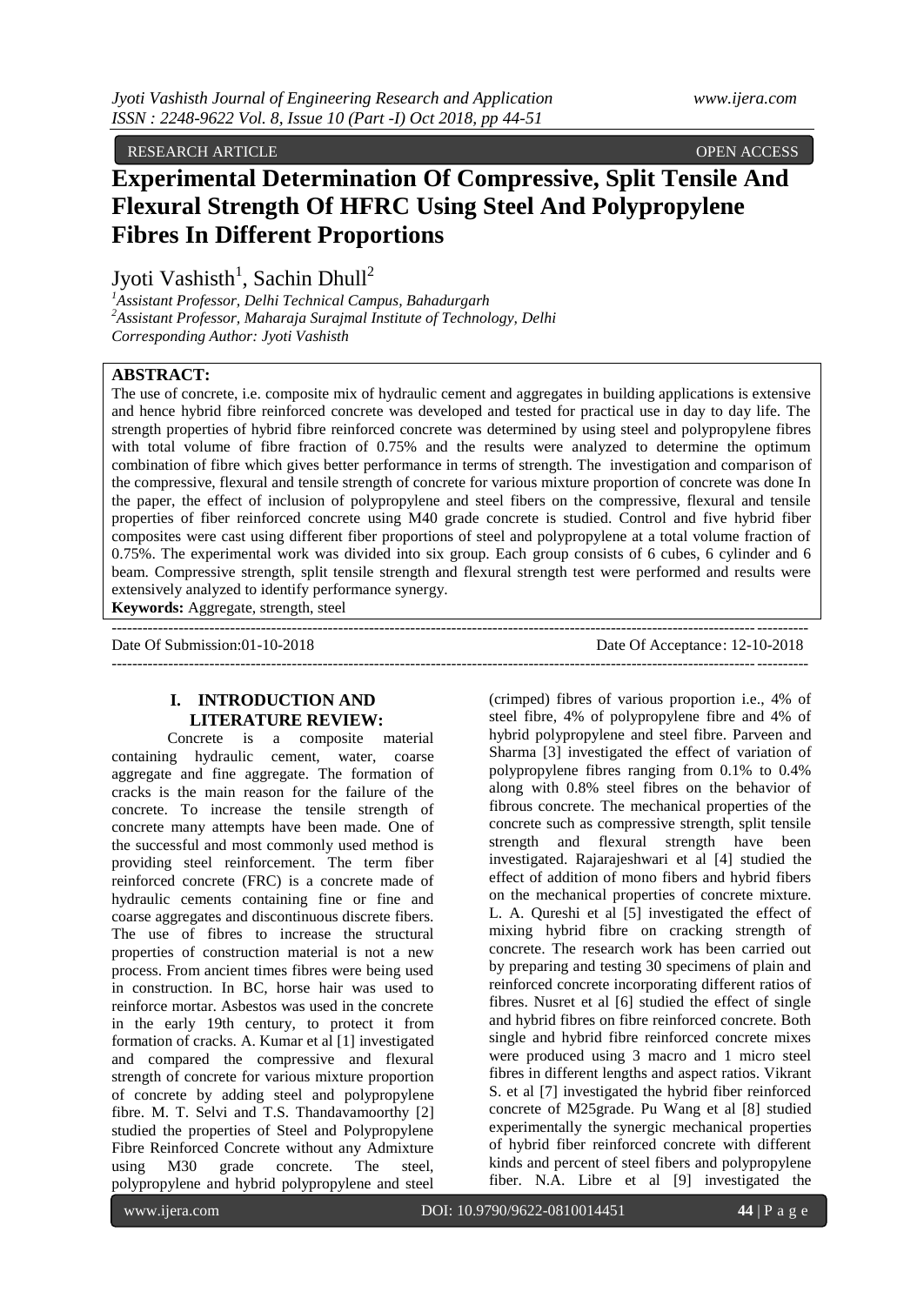mechanical properties of hybrid fiber reinforced lightweight aggregate Concrete incorporating steel and polypropylene fibres. R. Hameed et al [10] studied the flexural properties of metallic-hybridfibre-reinforced concrete. Y. Ding et al [11] investigated mechanical properties of hybrid fibre reinforced concrete. the suitable fibre types (steel fibres, PP-fibres and fibre cocktail) and fibre dosages for fibre reinforced concrete were selected. S. Eswari et al [12] studied the influence of fibre content on the ductility performance of hybrid fibre reinforced concrete specimens having different fibre volume fractions. A total of 27 specimens, 100 mm x 100 mm x 500 mm, were tested. A. Sivakumar et al [13] investigated the properties of high strength concrete reinforced with hybrid fibres (combination of hooked steel and a non-metallic fibre) up to a volume fraction of 0.5%. H.Oucief et al [14] studied the influence of hybrid fibre on fibre reinforced concrete. Control, single, two fibers hybrid composites were cast using different fiber type steel and polypropylene with different sizes. Flexural toughness tests and compressive strength tests were performed and results were extensively analyzed to identify synergy, if any, associated with various fiber combinations. P.S.Song et al [15] investigated the first-crack strength, failure strength, and strength reliability of steel– polypropylene hybrid fiber-reinforced concrete in comparison with the steel fiber-reinforced concrete. Ordinary Portland cement was used in the investigation, fine aggregate used was natural river sand with a fineness modulus of 2.50. The coarse aggregate consisted of gravel with a maximum size of 25 mm. S.M. Soleimani et al [16] investigated the flexural response of hybrid fibre reinforced concrete using various combinations of fibre. Three different types of fibre were combined in each mix. Hybridization of fibre were amongst steel/polypropylene macro fibres and carbon/polypropylene/steel micro fibres. C.X. Qian et al [17] investigated the optimization of fibre size, fibre content in hybrid polypropylene-steel fibre concrete with low fibre content based on general mechanical properties. The fibre contents used are in the low range steel fibre volume content up to 1.2% and Polypropylene fibre up to 0.3%. Most of the researchers have investigated the properties of hybrid fibre reinforced concrete, by adding quantity of fibres in fixed percentage, they have not compared the result by changing the proportion of quantity of different fibre within the same volume fraction. The main objective of this research included developing Hybrid fiber reinforced concrete mixes which is suitable for structural applications, testing the mixes of Hybrid fiber reinforced concrete for compressive strength, split tensile strength and flexural strength and

comparing the results and finding the optimum percentage of hybrid fibres.

### **II. EXPERIMENTATION:**

In order to determine the strength characteristics of HFRC using steel and polypropylene fibres in different proportions, compressive strength tests, split tensile strength tests, and flexural strength tests were carried out for M40 grade concrete using total volume of fibre fraction of 0.75%. In total 108 no. of tests specimen were cast (36 cubes for compressive strength test, 36 beams for flexural strength test and 36 cylinder for tensile strength test). The experimental work was divided into six group. Each group consists of 6 cubes (150 mm x 150 mm x 150 mm), 6 cylinder (300 mm x 150 mm dia.) and 6 beam (500 mm x 100 mm x 100 mm). First group consists of control (plain) concrete using 0% volume of fibres. Second group consists of 0% steel fibre and 100% polypropylene fibre out of total volume of fibre. Third group consists of 25% steel fibre and 75% polypropylene fibre out of total volume of fibre. Forth group consists of 50% fibre each of steel and polypropylene fibre out of total volume of fibre. Tests results were find out for 28 and 56 days curing.

#### **2.1. Material testing:**

The following materials were used in the experimental work are cement, fine aggregates, coarse aggregates, super plasticizer and fibre.

## **2.1.1. Cement**:

In the present investigation ordinary Portland cement 43 grade with brand name 'Jaypee Cement' conforming to IS:8112-1989 was used. The cement was tested in accordance with the test methods specified in IS:4031-1988 and results obtained are in table 1.

| <b>Table 1 Cement test results</b> |                                   |                                |                              |     |  |  |  |  |  |
|------------------------------------|-----------------------------------|--------------------------------|------------------------------|-----|--|--|--|--|--|
| S.<br>No.                          | <b>Characters</b>                 | <b>Experimental</b><br>value   | As<br><b>IS:8112</b><br>1989 | per |  |  |  |  |  |
| 1                                  | Cement<br>consistency             | 31                             |                              |     |  |  |  |  |  |
| 2                                  | Specific<br>gravity               | 3.15                           | 3.15                         |     |  |  |  |  |  |
| 3                                  | Initial<br>setting time           | $55 \text{ min}$               | $>$ 30 min                   |     |  |  |  |  |  |
| 4                                  | Final setting<br>time             | $275 \text{ min}$              | $\,<\,$<br>min               | 600 |  |  |  |  |  |
| 5                                  | Cement<br>fineness                | 10%                            | 10%                          |     |  |  |  |  |  |
| 6                                  | Compressive<br>strength<br>3 days | 23.5 N/ $mm2$<br>35.8 N/ $mm2$ | 23<br>mm                     | N/  |  |  |  |  |  |
|                                    | 7 days                            |                                | 33<br>mm                     | N/  |  |  |  |  |  |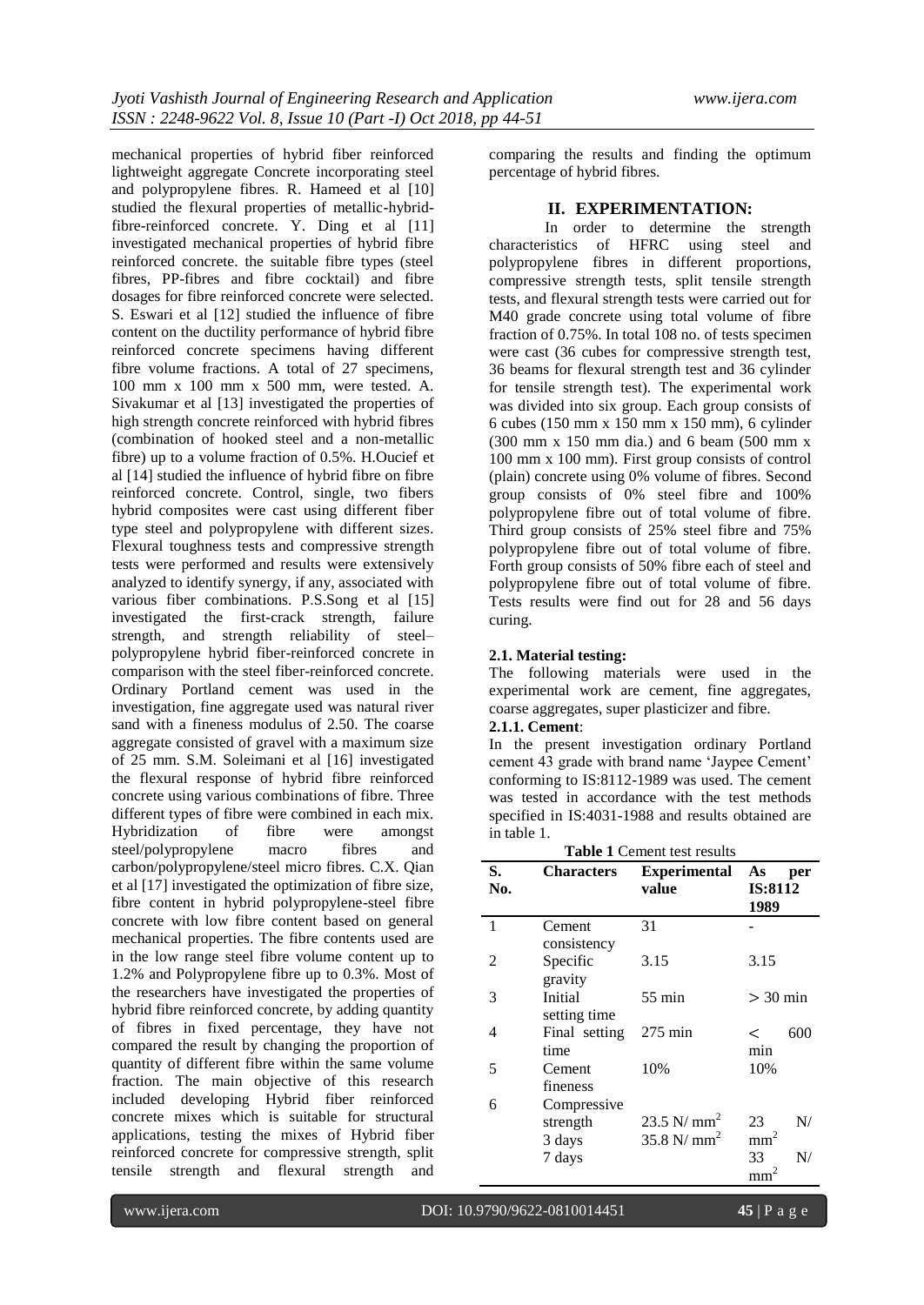## **2.1.2. Fine aggregates:**

Specific Gravity  $= 2.65$ . The sand used conforms to zone III. Sieve analysis for the sand was performed and results obtained are in table 2.

| <b>Table 2</b> Sieve analysis of fine aggregates (weight 1 kg) |             |                   |                     |             |           |  |  |  |  |  |  |
|----------------------------------------------------------------|-------------|-------------------|---------------------|-------------|-----------|--|--|--|--|--|--|
| <b>IS</b><br>sieve                                             | Wt retained | <b>Cumulative</b> | <b>Cumulative</b>   | $%$ passing | IS:       |  |  |  |  |  |  |
| designation                                                    | sieve<br>on | wt retained       | $\frac{0}{0}$<br>wt |             | $383 -$   |  |  |  |  |  |  |
|                                                                | (gm)        | (gm)              | retained            |             | 1970      |  |  |  |  |  |  |
| $10 \text{ mm}$                                                | $\Omega$    | 0                 | $\theta$            | 100         | 100       |  |  |  |  |  |  |
| $4.75$ mm                                                      | 16          | 16                | 1.6                 | 98.4        | 90-100    |  |  |  |  |  |  |
| $2.36$ mm                                                      | 82          | 98                | 9.8                 | 90.2        | 85-100    |  |  |  |  |  |  |
| $1.18 \text{ mm}$                                              | 150         | 248               | 24.8                | 75.2        | 75-100    |  |  |  |  |  |  |
| $600 \mu m$                                                    | 133         | 381               | 38.1                | 61.9        | 60-79     |  |  |  |  |  |  |
| $300 \mu m$                                                    | 298         | 679               | 67.9                | 32.1        | $12 - 40$ |  |  |  |  |  |  |
| $150 \mu m$                                                    | 257         | 938               | 93.8                | 6.2         | $0 - 10$  |  |  |  |  |  |  |
| $<$ 150 µm                                                     | 71          | 1000              | 100                 |             |           |  |  |  |  |  |  |

The % passing vs sieve size curves for both aggregate and coarse aggregates are shown in

figure 1. It is clearly shown that % passing increase with sieve size but it becomes constant for coarse aggregates at 100 % passing value.



**Fig.1.** (a) Grading curve for aggregates, (b) Grading curve for coarse aggregates

## **2.1.3. Coarse aggregates:**

Maximum size of aggregates  $= 20$  mm, Specific gravity  $= 2.67$ 

In table 3, sieve analysis of coarse aggregates has been done.

| <b>Table 3</b> Sieve analysis of coarse aggregates (weight 5 kg) |                                 |                                                 |                                  |               |                          |                     |  |  |  |  |
|------------------------------------------------------------------|---------------------------------|-------------------------------------------------|----------------------------------|---------------|--------------------------|---------------------|--|--|--|--|
| <b>IS</b><br>sieve<br>designation                                | retained<br>Wt<br>on sieve (gm) | <b>Cumulati</b><br>wt<br>ve<br>retained<br>(gm) | <b>Cumulative</b><br>wt retained | $\frac{0}{0}$ | $\frac{0}{0}$<br>passing | IS:<br>383-<br>1970 |  |  |  |  |
| 80 mm                                                            |                                 |                                                 |                                  |               | 100                      | 100                 |  |  |  |  |
| $40 \text{ mm}$                                                  |                                 |                                                 |                                  |               | 100                      | 100                 |  |  |  |  |
| $20 \text{ mm}$                                                  |                                 |                                                 |                                  |               | 100                      | 95-100              |  |  |  |  |
| $10 \text{ mm}$                                                  | 4.6                             | 4.6                                             | 92                               |               | 8                        | $0 - 20$            |  |  |  |  |
| $4.75$ mm                                                        | 0.34                            | 4.94                                            | 98.8                             |               | 1.2                      | $0 - 5$             |  |  |  |  |
| $< 4.75$ mm                                                      | 0.06                            |                                                 | 100                              |               |                          |                     |  |  |  |  |

#### **2.1.4. Super plasticizer:**

Super plastisizer of the make 'Sika Viscocrete-10 (H1)' was used for the concrete. It is

aqueous solution of modified polycarboxylate, brown appearance, density 1.10, pH 5.

**2.1.5. Fibres:**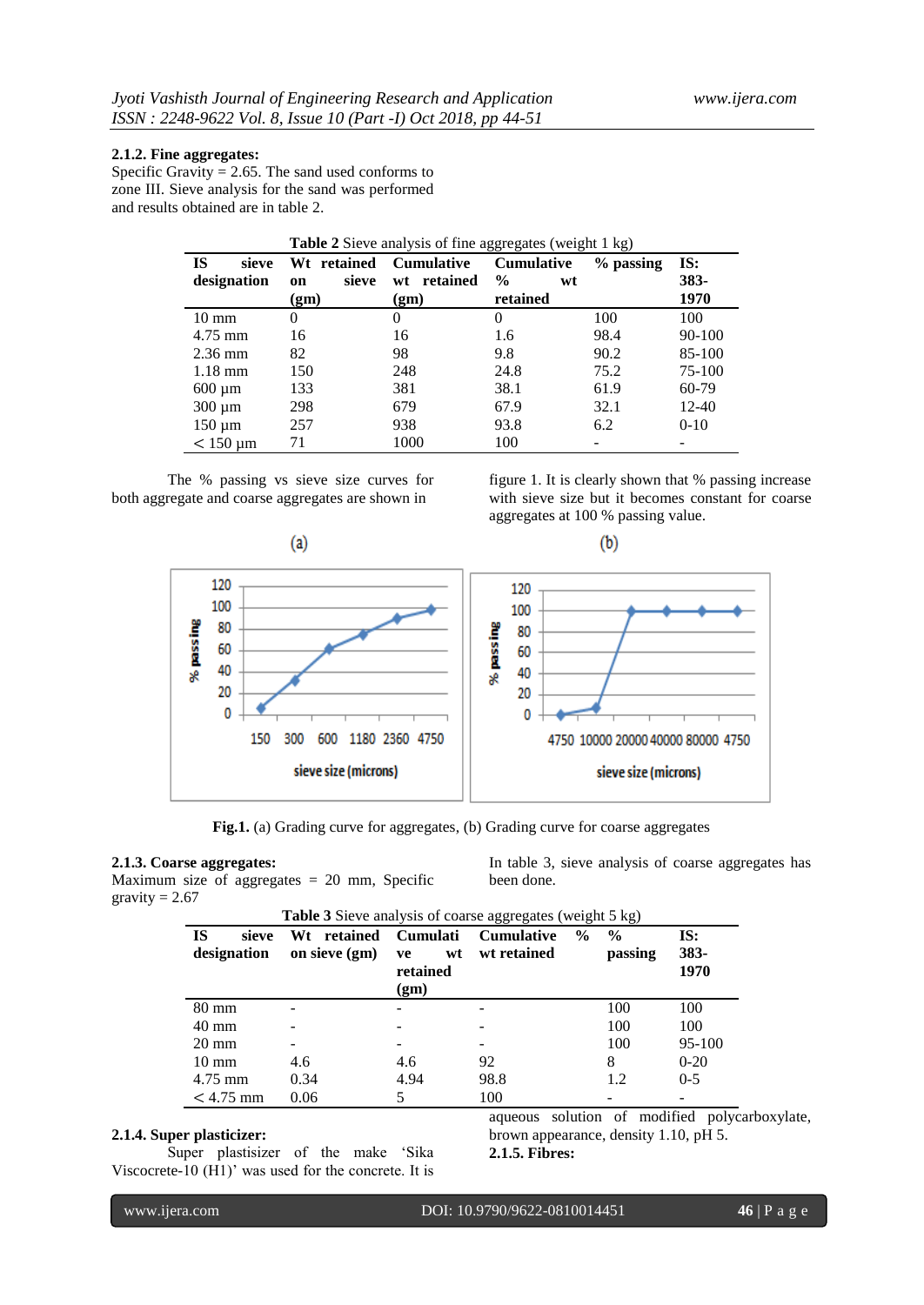Continuously crimped Steel fibres with an aspect ratio of 80 were used, having length 40, diam. 0.5, aspect ratio 80, specific gravity 7.48. Fibrillated fibers were used, having length 38 mm, dia 0.1, aspect ratio 380, specific gravity 0.9.

## **2.2. Mix proportion:**

Mix design has been adopted from IS 10262:2009 to design for M40 grade of concrete. The mix ratio used for study is 1:1.81:2.91. No fibres were added in control mix specimen whereas Steel and Polypropylene fibres were added to other concrete specimen at a volume fraction of 0.75%. Steel fibres were added by volume of concrete and polypropylene fibres were added by the weight of cement.

## **2.3. Mixing, casting and curing of specimen:**

The mixing of concrete was done to have a homogeneous mixture of all ingredients in concrete. The hand mixing was done for the ingredients. Batching of concrete was done by weight and the mixing process was as given below. Firstly, coarse aggregate was weighed and put in mixing pan. Fine aggregate was added to the coarse aggregate. Cement of measured quantity was added on to the above ingredients. Steel fibres and

polypropylene fibres were added as per the proportions. The mixture was dried mixed until uniform colour of the mixture was obtained and no concentration of any material was visible. The required quantity of water was added into the mix and the whole mixture was mixed. The required quantity of superplasticizer is added to maintain the required workability and the mixture was mixed thoroughly until uniform colour was achieved.



**Fig.2.** (a) Initial mixing of constituents of HFRC, (b) mould oiled before casting of concrete, (c) mould filed with fresh concrete

The moulds of cubes, cylinders and beams were cleaned thoroughly. A thin layer of oil was applied to inner surface of the moulds to avoid the adhesion of concrete with the inner side of moulds. For each mix, six cubes of 150 mm x 150 mm x 150 mm were cast for compressive strength test, six cylinders of sizes 300 mm x 150 mm were cast for split tensile strength test and six beams of sizes 100 mm x 100 mm x 500 mm were cast for flexural strength test. The compaction of all the specimen

were done with the help of plate vibrator. The specimens were kept in clean water tank just after removal from the mould and kept continuously moist till the time of testing. Initial mixing, oiling and mould filled with concrete is shown in fig.2 (a), (b) and (c) respectively.

## **2.4. Testing procedure:**

Slump test is the most commonly used method for measuring consistency of concrete which can be employed either in laboratory or at site of work. It is not a suitable method for very wet or very dry concrete. It is used conveniently as a control test and gives an indication of the uniformity of concrete from batch to batch. Dampen the slump test mould and place it on a flat, moist, non absorbent, rigid surface, like a steel plate. Fill the mould to 1/3 full by volume and rod the bottom layer with 25 evenly spaced strokes. Fill the mould to 2/3 full and rod the second layer with 25 strokes penetrating the top of the bottom layer. Heap the concrete on top of the mould, and rod the top layer with 25 strokes penetrating the top of the second layer. Strike off the top surface of the concrete even to the top of the mould. Remove the mould carefully in the vertical direction (take about five seconds). Immediately invert and place the mould beside the slumped concrete and place the rod horizontally across the mould, and measure the slump, in cm.

## **2.4.1 Compressive strength Testing of hardened concrete:**

Compressive strength test is initial step of testing concrete because the concrete is primarily meant to withstand compressive stresses. Compressive strength tests were carried out on 150 mm x 150 mm x 150 mm cubes with compression testing machine of 2000 KN capacity. The specimens after removal from the curing were cleaned and properly dried. The surface of the testing machine was cleaned as shown in fig.3 (a). The cube was then placed with the cast faces in the contact with the platens of the testing machine. Cubes were tested at 28 and 56 days of curing. In each category, three cubes were tested and their average value is reported.



**Fig. 3(**a) Failure of cube under compression, (b) split tension, (c) flexural test setup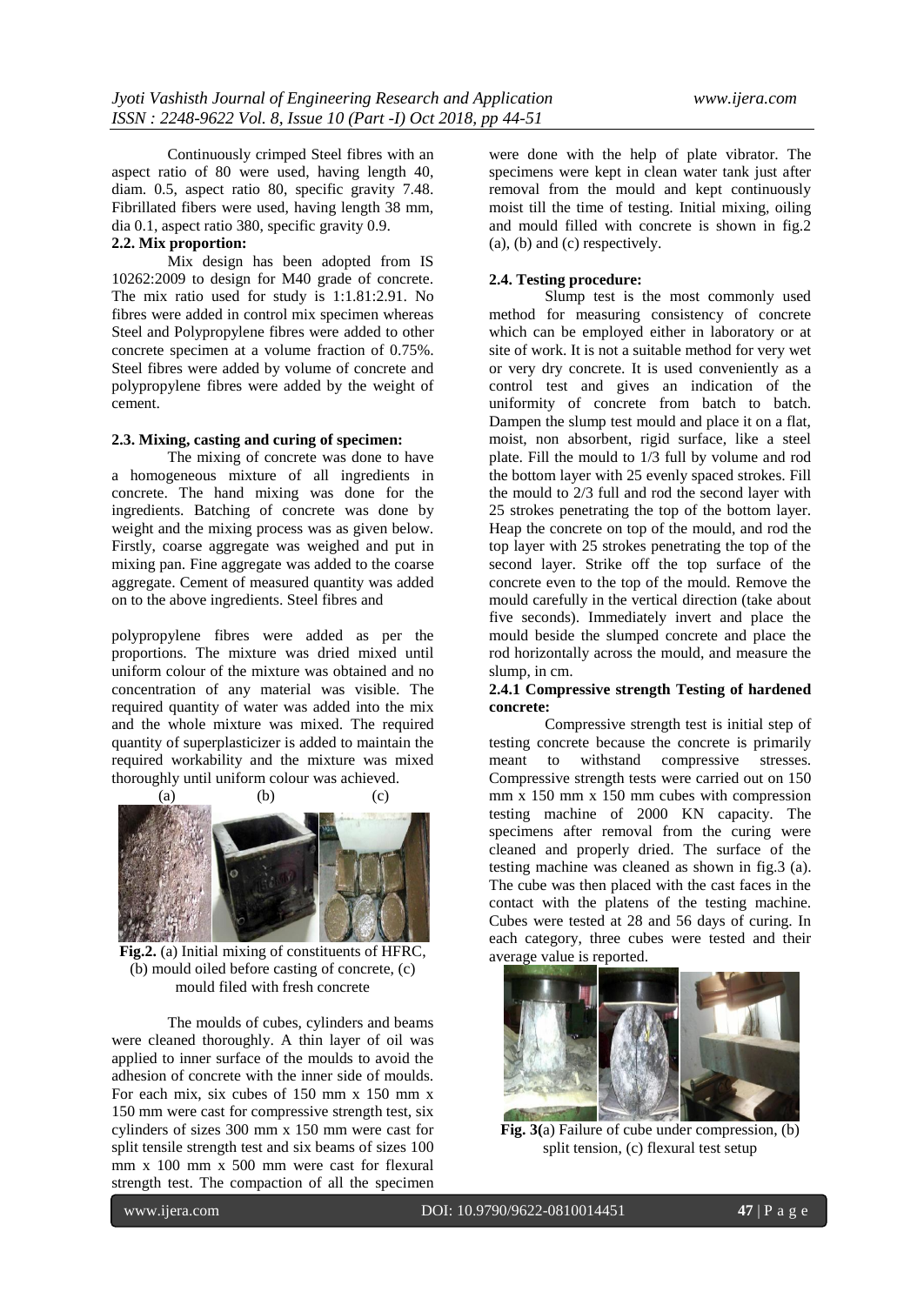#### **2.4.2. Split tensile strength:**

The split tensile test are well known indirect tests used for determining the tensile strength of concrete, sometimes referred to as the splitting tensile strength of concrete. The test consists of applying compressive line load along the opposite generators of a concrete cylinder placed with its axis horizontal between the platens (fig.3(b)). Cylinders were tested at 28 and  $\overline{56}$  days of curing. In each category, three cylinders were tested and their average value is reported.

#### **2.4.3. Flexural strength test:**

Flexural strength test is essential to estimate the load at which the concrete members may crack. The specimens cast for this test were of shape of a square prism of side 100 mm and axis length of 500 mm. Specimens were tested at 28 and

56 days of casting for strength analysis as shown in fig.3 (c). Flexural Strength test was conducted as per the guidelines given in IS 516:1959.

## **III. RESULTS AND DISCUSSION:**

The results of strength properties for Hybrid Fiber Reinforced Concrete containing different combinations of steel and polypropylene fibres are discussed below.

#### **3.1. Compressive strength:**

Compressive Strength Tests were conducted on total 36 specimen for six different mixes and the results were carried out by taking an average from three test specimen for each mix. The results for both 28 and 56 days compression test are shown in table 4.

**Table 4.** Compression test results

|                | <b>rapic +.</b> Compression test results |            |                  |                |    |                                    |         |         |           |                |          |          |  |
|----------------|------------------------------------------|------------|------------------|----------------|----|------------------------------------|---------|---------|-----------|----------------|----------|----------|--|
| Mix            | Fibre mix proportion<br>by vol $\%$      |            |                  |                |    | 28 days compression strength (MPa) | (MPa)   | 56 days |           | compression    | strength |          |  |
|                |                                          |            | Cube compression |                |    |                                    |         |         |           |                |          |          |  |
|                | <b>SF</b>                                | <b>PPF</b> | B1               | B <sub>2</sub> | B3 | Avg.                               | $%$ inc | B1      | <b>B2</b> | B <sub>3</sub> | Avg.     | $%$ inc  |  |
| M <sub>1</sub> | $\Omega$                                 | 0          | 39               | 40             | 40 | 40                                 | 0       | 43      | 44        | 44             | 44       | $\theta$ |  |
| M <sub>2</sub> | $\Omega$                                 | 100        | 36               | 35             | 36 | 35                                 | $-10$   | 39      | 39        | 38             | 39       | -12      |  |
| M3             | 25                                       | 75         | 37               | 46             | 39 | 39                                 | $-2.8$  | 41      | 43        | 43             | 42       | $-3.9$   |  |
| M4             | 50                                       | 50         | 45               | 49             | 44 | 45                                 | 14      | 49      | 50        | 49             | 49       | 14       |  |
| M5             | 75                                       | 25         | 47               | 44             | 45 | 47                                 | 19.5    | 51      | 53        | 51             | 52       | 19.4     |  |
| M6             | 10                                       |            | 41               | 44             | 41 | 42                                 |         | 45      | 49        | 46             | 47       | 8.3      |  |

The results of the compressive strength test conducted on HFRC containing different combinations of steel and polypropylene fibres are presented in table 4.1 and 4.2 for 28 days and 56 days strength respectively. Strength of plain concrete is also shown in the table for reference. It is observed that with the introduction of 100% polypropylene fibres to the plain concrete, the compressive strength drops to 35.7 MPa from 40.1 MPa resulting in approximately 10% reduction. Banthia and Soleimani also reported approximately 13% reduction in compressive strength of concrete containing 100% polypropylene fibres as compared to that of plain concrete with 1% of total fibre content. That is with the introduction of less quantity of steel fibre content there is considerable reduction in compressive strength properties. However, an increase in the compressive strength of fibrous concrete is observed with the addition of steel fibres to the mix and maximum compressive strength is obtained for concrete containing 75% steel fibres+25% polypropylene fibres. In general, there is an increase in compressive strength varying from 6% to 18% on addition of fibres to concrete

and in this investigation also with the optimum fibre combination of 75% steel fibres + 25% polypropylene fibres for which the maximum

increase in compressive strength of 18% over plain concrete is observed. But with adding 0.75% of fibre instead of 1% there is little increase in compressive strength compared to 1% fibre content in case of 75% steel and 25% polypropylene fibre composition. Further, it can also be seen that the compressive strength of concrete mix containing  $50\%$  steel fibres +  $50\%$  polypropylene fibres is higher than that of concrete mix containing 100% steel fibres. The percentage increase/decrease in compressive strength of HFRC over plain concrete is presented in table 4.1 and 4.2.

#### **3.2. Split tensile strength:**

Split Tensile Strength test were conducted on total 36 specimen for six different mixes and the results were carried out by taking an average from three test specimen for each mix. The results are shown in table 5.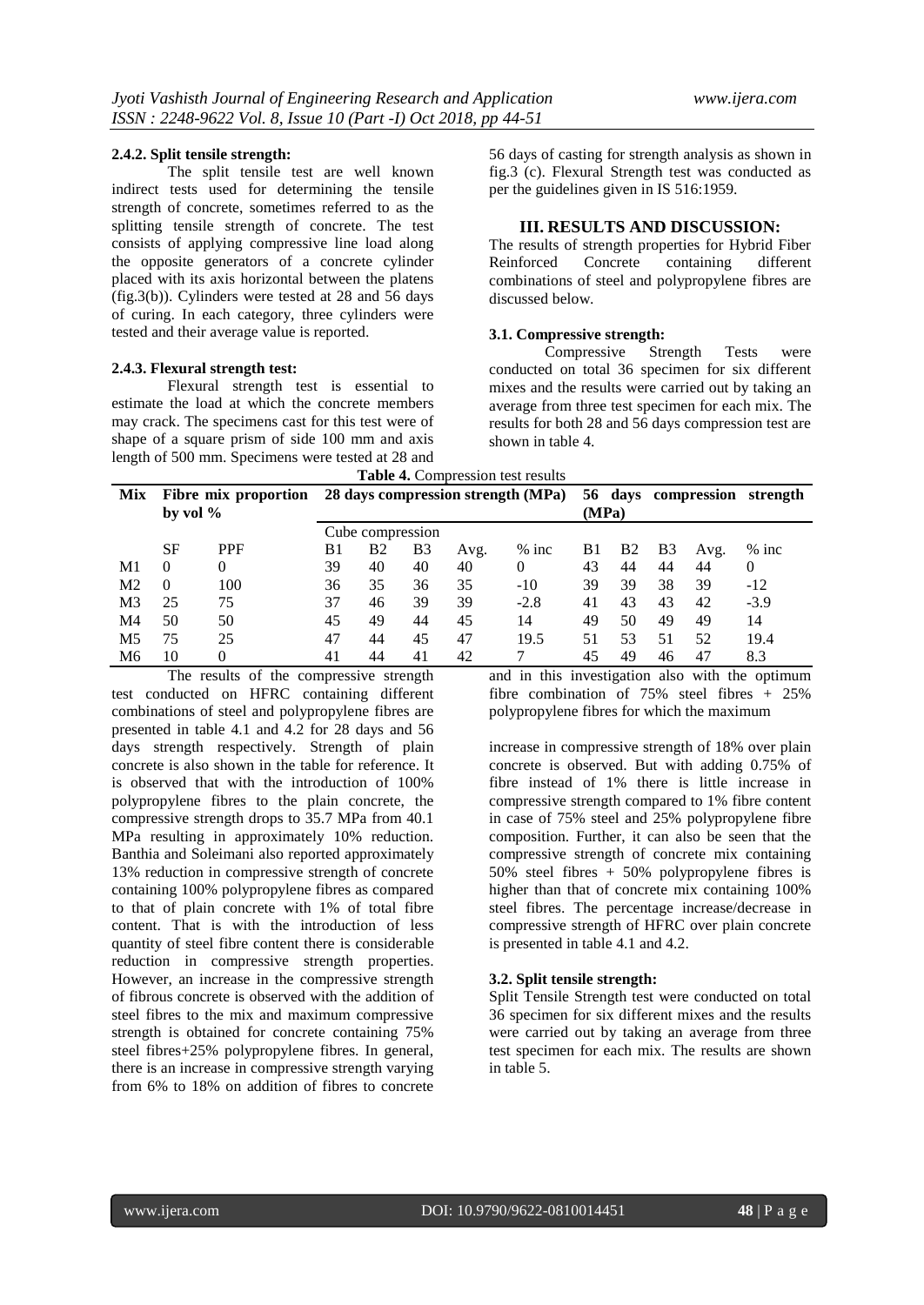*Jyoti Vashisth Journal of Engineering Research and Application www.ijera.com ISSN : 2248-9622 Vol. 8, Issue 10 (Part -I) Oct 2018, pp 44-51*

|                | <b>Table 5.</b> Split tension strength results for both 28 and 56 days test |            |                |           |                |         |          |       |                |     |                       |                 |  |
|----------------|-----------------------------------------------------------------------------|------------|----------------|-----------|----------------|---------|----------|-------|----------------|-----|-----------------------|-----------------|--|
| Mix            | <b>Fibre</b><br>mix                                                         |            | 28             | days      | split          | tension | strength |       |                |     | 56 days split tension | strength        |  |
|                | proportion by vol %                                                         |            | (MPa)          |           |                |         |          | (MPa) |                |     |                       |                 |  |
|                |                                                                             |            |                |           |                |         |          |       |                |     |                       |                 |  |
|                | <b>SF</b>                                                                   | <b>PPF</b> | B <sub>1</sub> | <b>B2</b> | B <sub>3</sub> | Avg.    | $%$ inc  | B1    | B <sub>2</sub> | B3  | Avg.                  | %               |  |
|                |                                                                             |            |                |           |                |         |          |       |                |     |                       | <sub>1</sub> nc |  |
| M1             | $\Omega$                                                                    | $\Omega$   | 4.2            | 4.7       | 4.1            | 4.3     | $\Omega$ | 4.6   | 4.8            | 4.4 | 4.5                   | $\Omega$        |  |
| M <sub>2</sub> | $\Omega$                                                                    | 100        | 4.8            | 5.4       | 5              | 5       | 18       | 5.7   | 5.9            | 5.6 | 5.7                   | 24              |  |
| M <sub>3</sub> | 25                                                                          | 75         | 6.2            | 6.9       | 6.4            | 6.3     | 49       |       |                | 7   | 7                     | 54              |  |
| M <sub>4</sub> | 50                                                                          | 50         | 8              | 8.9       | 8.7            | 8.2     | 93       | 9.5   | 9.5            | 8.8 | 9                     | 98              |  |
| M <sub>5</sub> | 75                                                                          | 25         | 11             | 9.9       | 9.6            | 9.9     | 130      | 10    | 11             | 11  | 11                    | 130             |  |
| M6             | 10                                                                          | $\Omega$   | 12             | 11        | 11             | 11      | 160      | 12    | 12             | 11  | 12                    | 159             |  |

The results of the spilt tensile strength test<br>d on HFRC containing different conducted on HFRC containing different combinations of steel and polypropylene fibres are presented in table 4.3 and 4.4 for 28 days and 56 days curing strength. The 28 and 56 days spilt tensile strength of plain concrete is also shown in the table for reference. It is observed that with the introduction of 100% polypropylene fibres to the plain concrete, the spilt tensile strength increases from 4.3 MPa to 5.1 MPa resulting in approximately increase of 18%. Compared to the research conducted by V.S.Vairagade, there is reduction in strength by almost 18%, which is due

to less quantity of steel fibre used in the investigation. There is no considerable effect of polypropylene fibre on tensile strength. The percentage increase/decrease in spilt tensile strength of HFRC over plain concrete is presented in table 4.3 and 4.4.

## **3.3. Flexural strength:**

Flexural Strength test were conducted on total 36 specimen for six different mixes and the results were carried out by taking an average from three test specimen for each mix, results shown in table 6.

| <b>Table 6:</b> Flexural strength test results |                                     |            |     |     |     |                                 |          |     |                |                |                                 |         |
|------------------------------------------------|-------------------------------------|------------|-----|-----|-----|---------------------------------|----------|-----|----------------|----------------|---------------------------------|---------|
| Mix                                            | Fibre mix proportion by<br>vol $\%$ |            |     |     |     | 28 days flexural strength (MPa) |          |     |                |                | 56 days flexural strength (MPa) |         |
|                                                | <b>SF</b>                           | <b>PPF</b> | B1  | B2  | B3  | Avg.                            | $%$ inc  | B1  | B <sub>2</sub> | B <sub>3</sub> | Avg.                            | $%$ inc |
| M1                                             | $\theta$                            | 0          | 4.2 | 4.2 | 5   | 4.3                             | $\theta$ | 5   | 4.9            | 5.3            | 5                               | 0       |
| M <sub>2</sub>                                 | $\theta$                            | 100        | 3.3 | 3.4 | 4.4 | 3.7                             | $-16$    | 4   | 4.5            | 5              | 4.5                             | $-12$   |
| M <sub>3</sub>                                 | 25                                  | 75         | 6.2 | 6   | 5.9 | 5.9                             | 34       | 7   | 7.2            | 6.6            | 7                               | 35      |
| M4                                             | 50                                  | 50         | 6   | 6.2 | 6.5 | 6.3                             | 45       | 7.1 | 7.5            | 7.4            | 7.3                             | 43      |
| M <sub>5</sub>                                 | 75                                  | 25         | 8   | 7.2 | 7.7 | 7.5                             | 68       | 8.2 | 8.6            | 8.7            | 8.5                             | 67      |
| M6                                             | 10                                  | 0          | 6   | 5.3 | 6.6 | 5.8                             | 32       | 6.3 | 6.8            |                | 6.8                             | 31      |

The flexural strength results for HFRC containing different combinations of steel and polypropylene fibres are presented in Table 4.5 and 4.6. The flexural strength of plain concrete is also listed for reference and comparison in the table. It can be seen that in general, like compressive strength, the flexural strength of concrete containing 100% polypropylene fibres is less than that of the plain concrete. There is a drop of approximately 16% in the flexural strength of concrete containing 100% polypropylene fibres as compared to that of plain concrete. Banthia and Soleimani reported approximately 11% reduction in flexural strength of concrete containing 100% polypropylene fibres as compared to that of plain concrete with 1% total fibre content. With gradual

replacement of polypropylene fibres with steel fibres, an increase in the flexural strength is observed up to a fibre combination of 75% steel fibres + 25% polypropylene fibres. With further replacement of polypropylene fibres with steel fibres i.e. for concrete containing 100% steel fibres, a decrease in flexural strength is observed. The increase in flexural strength taken as average of three batches of fibrous concrete containing different combinations of steel and polypropylene fibres varied from 30% to 70%, showing an increase of 34% for HFRC with 25% steel fibres + 75% polypropylene fibres; 45% for 50% steel fibres + 50% polypropylene fibres; 68% for concrete containing 75% steel fibres + 25% polypropylene fibres and 31% for concrete containing 100% steel fibres. Thus the optimum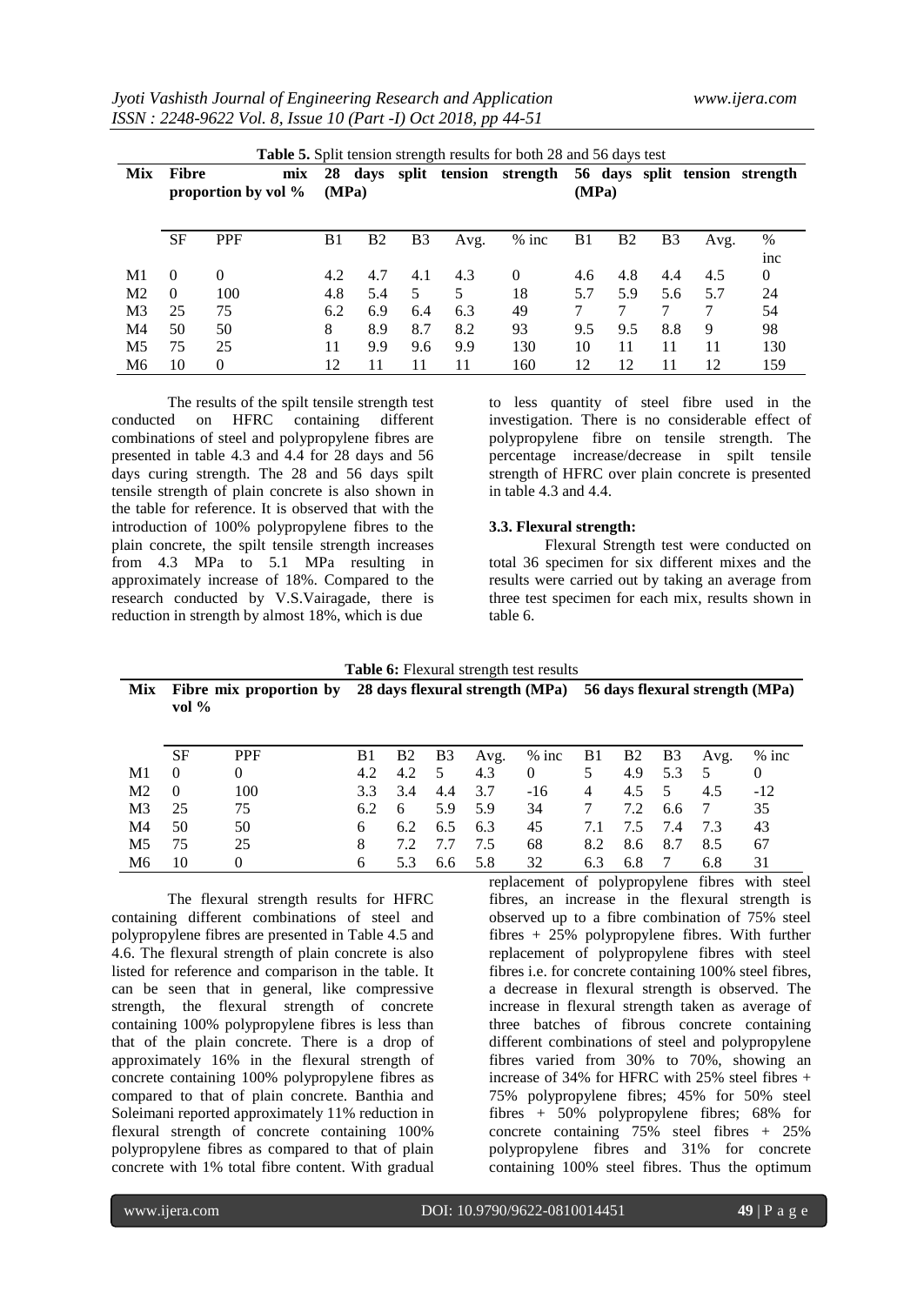fibre combination for maximum flexural strength is 75% steel fibres + 25% polypropylene fibres as obtained in this investigation. Various strengths of concrete such as compressive, split tensile and flexural are affected by many factors. These are compaction, curing conditions, aggregate size and mineralogy, admixture types, specimen geometry and moisture conditions, type of stress and rate of loading. Thus, the strengths are found to vary at various ages. In the present study, locally available materials were used. The variation in properties of the materials could be the reason for its variation from the results reported in literature.

## **IV. CONCLUSION:**

The maximum compressive strength reaches in the HFRC at 75% steel fibres and 25% polypropylene fibres because of the high elastic modulus of steel fibre and the low elastic modulus of polypropylene fibre work in perfect  $combination$ . The spilt tensile strength of fibre percentage with 100% steel fibre shows maximum increase in strength. Improved tensile strength can be achieved by increasing the percentage of steel fibres. The higher number of fibres bridging the diametrical splitting crack, the higher would be the spilt tensile strength. The flexural strength of HFRC containing the volume fraction of 75% steel fibres and 25% polypropylene fibres is higher than the other fiber composition. It was observed that, under axial loads, cracks occur in microstructure of concrete and fibres limit the formation and growth of cracks. $\Box$ The brittleness of concrete can also be improved by addition of steel fibers than polypropylene fibre. Since concrete is very weak in tension, the steel fibers are beneficial in axialtension to increase tensile strength. During the test it was observed that the HFRC specimen has greater crack control due to reduction in crack widths. $\square$ Steel fibre yielded higher strength values in comparison to polypropylene fibre. The specimen in which the percentage of steel fibre is more shows better result. $\Box$ It is evident from the present investigation that the hybridization of fibres proves to be better as compared to mono fibers in improving the strength properties of concrete.

#### **REFERENCES:**

- [1]. Abhishek Kumar Singh, Anshul Jain and Deependra Singh (2013) ' Evaluation Of Mechanical Properties For Polypropylene And Steel Fibre Reinforced Concrete' International Journal of Engineering Research & Technology (IJERT) Vol. 2 Issue 4, ISSN: 2278-0181.
- [2]. M. Tamil Selvi, Dr. T.S. Thandavamoorthy (2013) 'Studies on the Properties of Steel and Polypropylene Fibre Reinforced

Concrete without any Admixture', International Journal of Engineering and Innovative Technology (IJEIT) Volume 3, Issue 1, July 2013

- [3]. Parveen, Ankit Sharma (2013), 'Structural Behaviour of Fibrous Concrete Using Polypropylene Fibres', International Journal of Modern Engineering Research (IJMER), Vol.3, Issue.3, pp-1279-1282.
- [4]. Rajarajeshwari B Vibhuti, Radhakrishna, Aravind N (2013), 'Mechanical Properties Of Hybrid Fiber Reinforced Concrete For Pavements', International Journal of Research in Engineering and Technology ISSN: 2319-1163, pp 244-247.
- [5]. Liaqat A. Qureshia, M. Ilyas Sheikh, and Tahir Sultan (2013) 'Effect of Mixing Fiber Cocktail on Flexural Strength of Concrete', Procedia Engineering 54 (2013) PP 711 – 719.
- [6]. Nusret B., Salih, Tahir Gonen , 'The Effect of Single and Hybrid Fibers On FibreReinforced Self Compacting Concrete Produced WithHigh Level Of Fly Ash Usage', SDU International Journal of Technologic Sciences, Vol. 5, No 2, pp. 11- 21.
- [7]. Vikrant S. Vairagade and Kavita S. Kene(2013) 'Strength of Normal Concrete Using Metallic and Synthetic Fibers', Procedia Engineering, Elsevier Journals Ltd., pp.132-140.
- [8]. Pu Wang, Zhen Huang, Jing Jiang, Yongjun Wu (2012), Performances of Hybrid Fiber Reinforced Concrete with Steel Fibers and Polypropylene Fiber, Civil Engineering and Urban Planning 2012, pp. 1 4.
- [9]. Nicolas Ali Libre, Mohammad Shekarchi, Mehrdad Mahoutian, Parviz Soroushian (2011) 'Mechanical properties of hybrid fiber reinforced lightweight aggregate concrete made with natural pumice', Construction and Building Materials 25 (2011) 2458–2464.
- [10]. Rashid Hameed, Anaclet Turatsinze, Frederic Duprat and Alain Sellier (2010), 'Study on the flexural properties of metallichybrid-fibrereinforced Concrete', Maejo Int. J. Sci. Technol. 2010, 4(02), 169-184.
- [11]. Y. Ding, Y. Zhang, A. Thomas (2008), 'The investigation on strength and flexural toughness of fibre cocktail reinforced selfcompacting high performance concrete', Construction and Building Materials 23 (2009) 448–452.
- [12]. S. Eswari, P.N. Raghunath and K. Suguna, (2008), 'Ductility Performance of Hybrid Fibre Reinforced Concrete' American